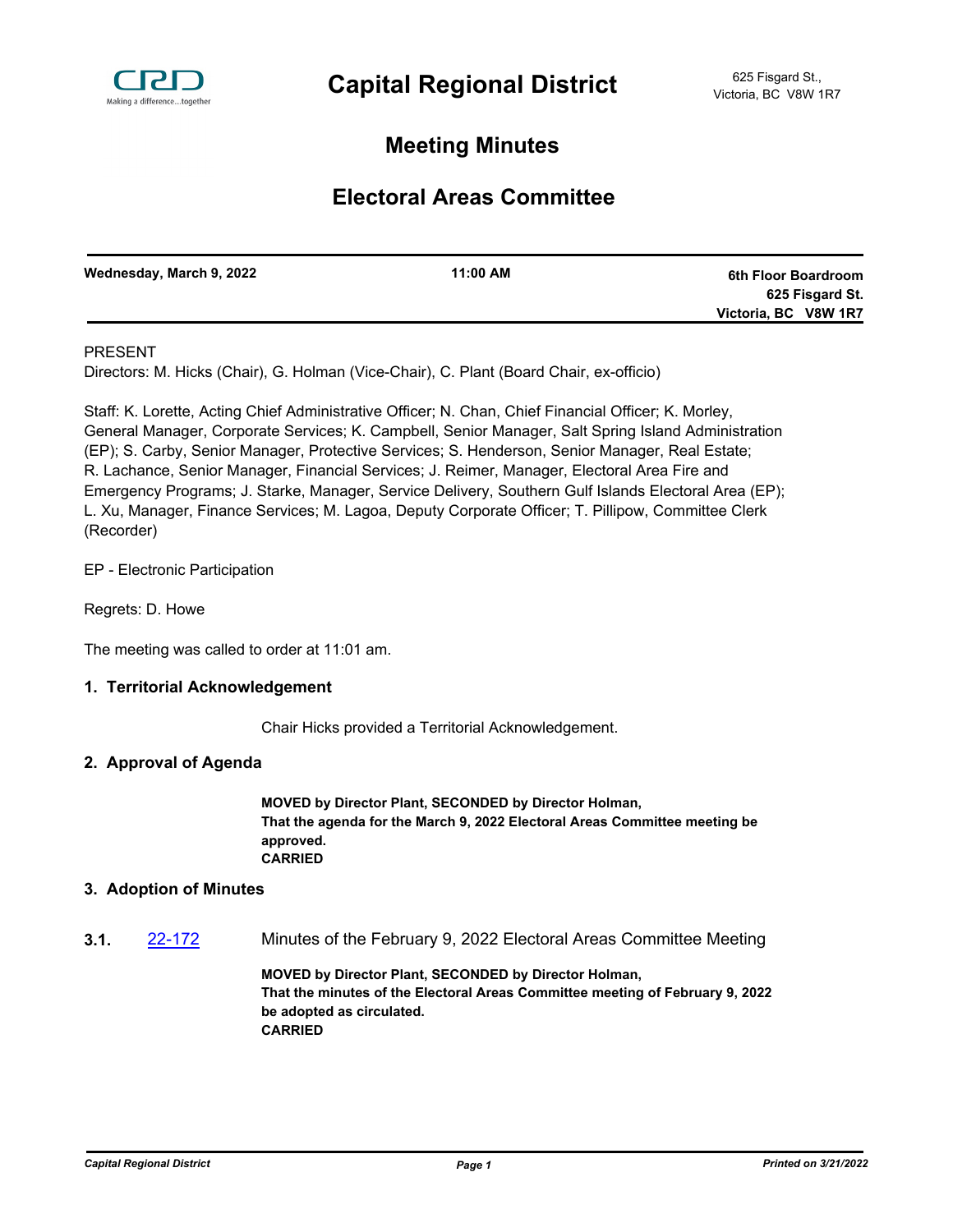#### **4. Chair's Remarks**

There were no Chair's remarks.

#### **5. Presentations/Delegations**

There were no presentations or delegations.

#### **6. Committee Business**

**6.1.** [22-146](http://crd.ca.legistar.com/gateway.aspx?m=l&id=/matter.aspx?key=9002) Community Emergency Preparedness Fund: Union of British Columbia Municipalities Emergency Support Services 2022 Grant Application

J. Reimer spoke to Item 6.1.

**MOVED by Director Holman, SECONDED by Director Plant, The Electoral Areas Committee recommends to the Capital Regional District Board:**

**That the Capital Regional District Board support an application to the Union of British Columbia Municipalities Community Emergency Preparedness Fund for the Emergency Support Services 2022 grant program and direct staff to provide overall grant management.**

**CARRIED**

**6.2.** [22-153](http://crd.ca.legistar.com/gateway.aspx?m=l&id=/matter.aspx?key=9009) Appointment of Officers

**MOVED by Director Plant, SECONDED by Director Holman, The Electoral Areas Committee recommends to the Capital Regional District Board:**

**That for the purpose of Section 233 of the Local Government Act and Section 28(3) of the Offence Act and in accordance with Capital Regional District Bylaw No. 2681, Zachary Willson be appointed as an Assistant Bylaw Officer. CARRIED**

**6.3.** [22-091](http://crd.ca.legistar.com/gateway.aspx?m=l&id=/matter.aspx?key=8947) 2022 Electoral Area Budget Review

N. Chan spoke to Item 6.3.

Discussion ensued on the following:

- that local requisitions were driven by apportionment changes these are based on establishing bylaws
- the budgets, summarized in table 3 of the staff report, did not change materially between provisional and final
- thanks to staff for their work

**MOVED by Director Holman, SECONDED by Director Plant, The Electoral Areas Committee recommends to the Capital Regional District Board: That the 2022 Electoral Area budgets be approved as presented.**

**CARRIED**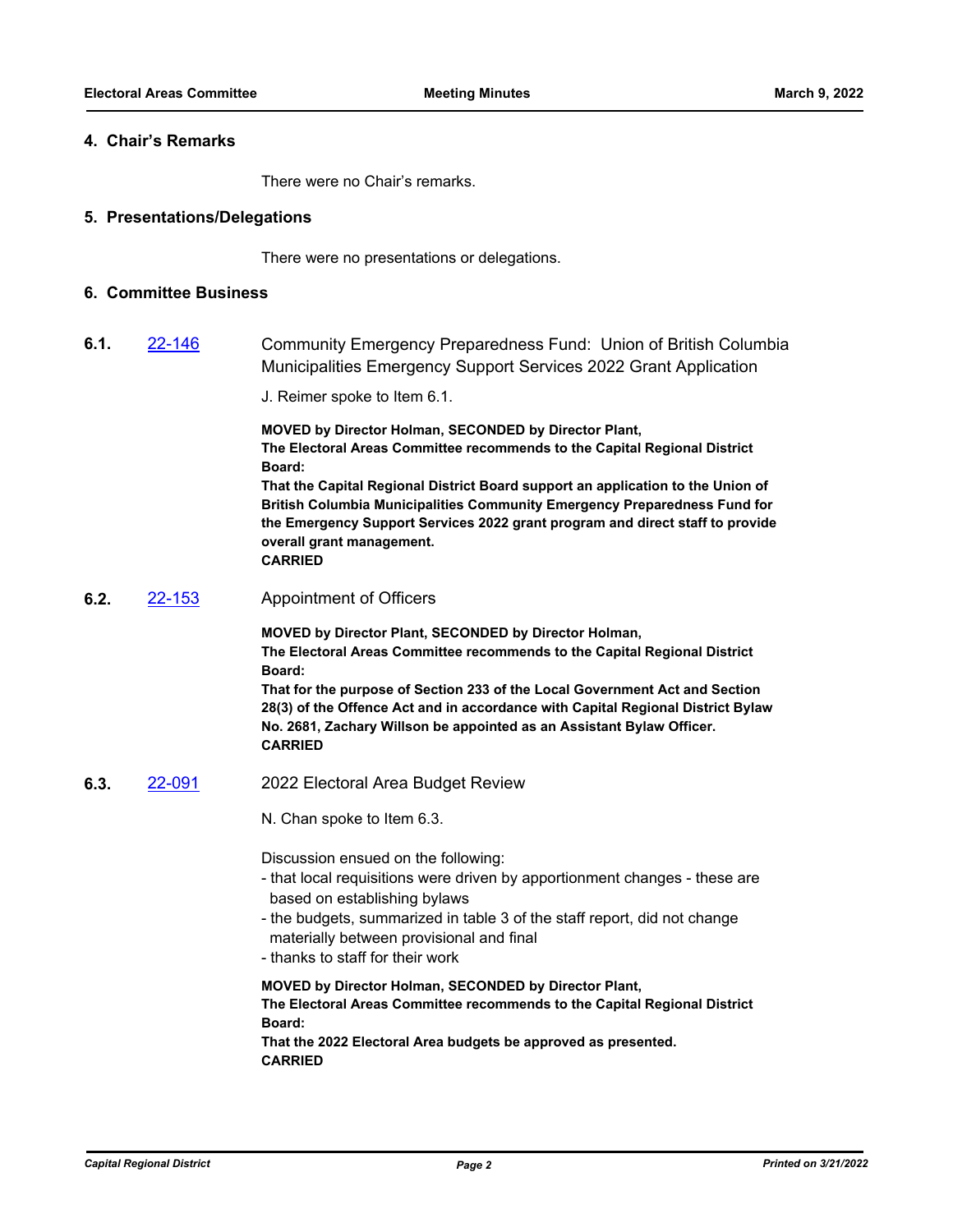| 6.4. | 22-151                 | Amendment to Bylaw No. 3727, to change the Commission name to Salt<br>Spring Island Community Economic Sustainability Commission                                                                                                                             |
|------|------------------------|--------------------------------------------------------------------------------------------------------------------------------------------------------------------------------------------------------------------------------------------------------------|
|      |                        | MOVED by Director Holman, SECONDED by Director Plant,<br>The Electoral Areas Committee recommends to the Capital Regional District<br>Board:                                                                                                                 |
|      |                        | 1. That Bylaw 4482, "Salt Spring Island Community Economic Development<br>Commission Bylaw, 2010, Amendment No. 1, 2022" be introduced and read a<br>first, second, and third time.                                                                          |
|      |                        | 2. That Bylaw 4482, "Salt Spring Island Community Economic Development<br>Commission Bylaw, 2010, Amendment No. 1, 2022" be adopted.<br><b>CARRIED</b>                                                                                                       |
| 6.5. | 22-147                 | Previous Minutes of Other CRD Committees and Commissions for<br>Information                                                                                                                                                                                  |
|      |                        | <b>MOVED by Director Holman, SECONDED by Director Plant,</b>                                                                                                                                                                                                 |
|      |                        | That the following minutes be received for information:<br>a) Lyall Harbour Boot Cove Water Local Service Committee minutes of<br>October 25, 2021                                                                                                           |
|      |                        | b) Mayne Island Parks and Recreation Commission minutes of January 13, 2022                                                                                                                                                                                  |
|      |                        | c) Port Renfrew Utility Services Committee minutes of November 27, 2020<br>d) Port Renfrew Utility Services Committee minutes of October 25, 2021                                                                                                            |
|      |                        | e) Skana Water Service Committee minutes of October 28, 2021                                                                                                                                                                                                 |
|      |                        | f) Skana Water Service Committee minutes of February 1, 2022                                                                                                                                                                                                 |
|      |                        | g) Sticks Allison Water Local Service Committee minutes of October 26, 2021<br>h) Surfside Park Estates Water Service Committee minutes of October 29, 2021<br>i) Wilderness Mountain Water Service Commission minutes of October 28, 2021<br><b>CARRIED</b> |
|      | 7. Notice(s) of Motion |                                                                                                                                                                                                                                                              |

There were no notice(s) of motion.

## **8. New Business**

There was no new business.

## **9. Adjournment**

**MOVED by Director Holman, SECONDED by Director Plant, That the March 9, 2022 Electoral Areas Committee meeting be adjourned at 11:11 am. CARRIED**